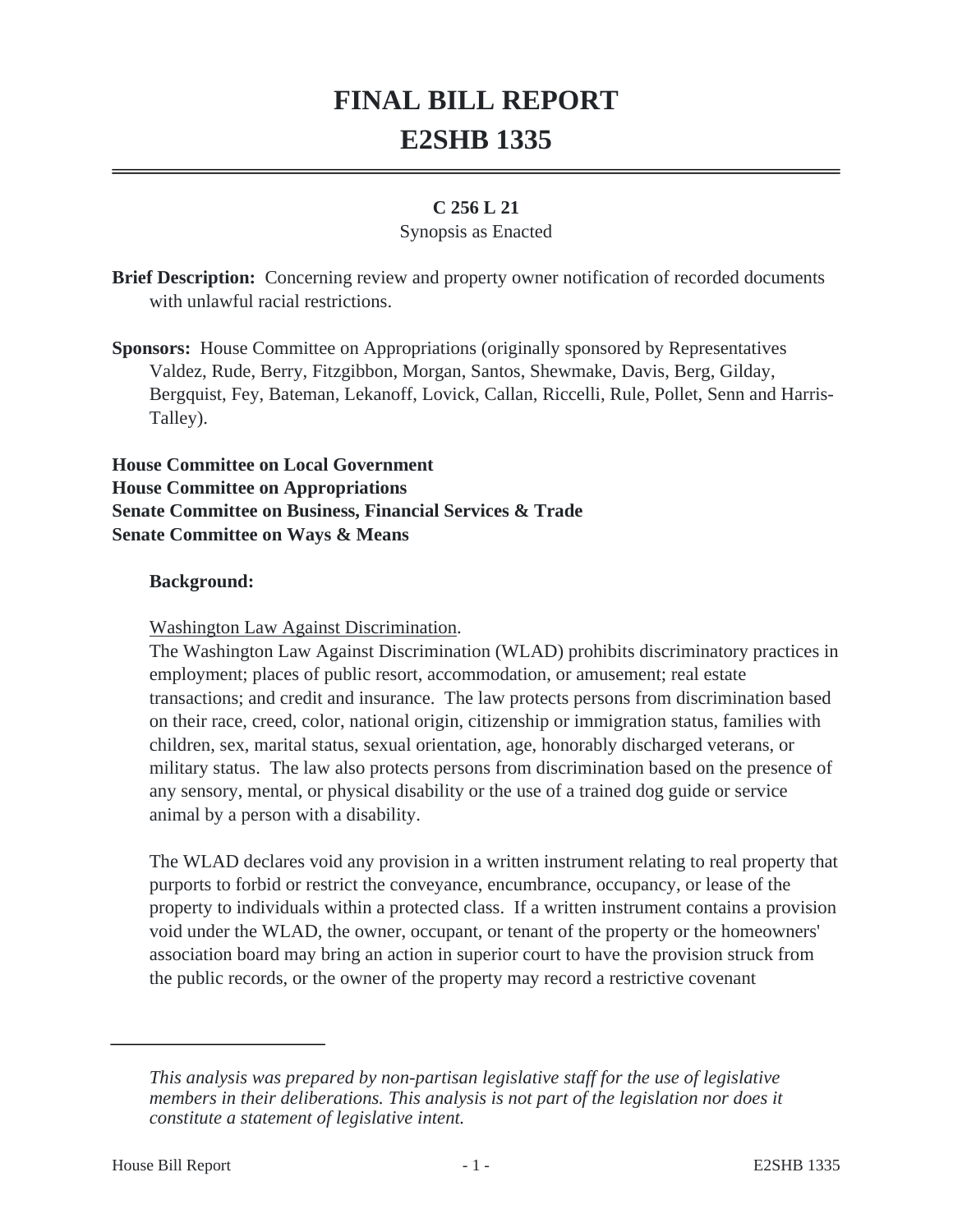modification document with the county auditor. If a property owner, occupant, or tenant of the property or the homeowners' association board brings an action in superior court to cause unlawful provisions to be stricken, the court must enter an order striking the void provisions from the public records and eliminating them from the title or lease of the property described in the complaint.

## Seller's Disclosures.

 A seller of residential real property must provide a buyer with a disclosure statement about the property within five business days after mutual acceptance of a written purchase agreement. The seller disclosure statement includes the following categories:

- title;
- water;
- sewer or on-site sewage system;
- structural:
- systems and fixtures;
- homeowners' association or common interests;
- environmental:
- manufactured and mobile homes; and
- full disclosure by sellers.

Within three business days of receipt of the disclosure statement, the buyer may approve and accept the disclosure statement or rescind the purchase agreement. If the disclosure statement is delivered late or not delivered, the buyer's right to rescind expires the earlier of three days after receipt of the disclosure statement or the date the transfer closes.

#### **Summary:**

# Washington Law Against Discrimination.

Subject to the availability of appropriated amounts, the University of Washington and Eastern Washington University must review existing recorded covenants and deed restrictions to identify recorded documents that include racial or other restrictions on property ownership or use against protected classes that are unlawful under the WLAD. For properties subject to such unlawful restrictions, the universities must notify property owners and the county auditor of the county in which the property is located and must provide information on how such unlawful restrictions may be struck.

When an action to strike unlawful provisions is brought in superior court and an order striking the void provision is entered by the court, a complete copy of any document affected by the order must be made an exhibit to the order. The order must identify each document and set forth verbatim the void provisions to be struck and must include a certified copy of each document, upon which the court has physically redacted the void provisions. The person bringing the action may obtain and deliver a certified copy of the order to the county auditor or official charged with recording instruments in the county records, and the auditor or official must record the documents prepared by the court. An